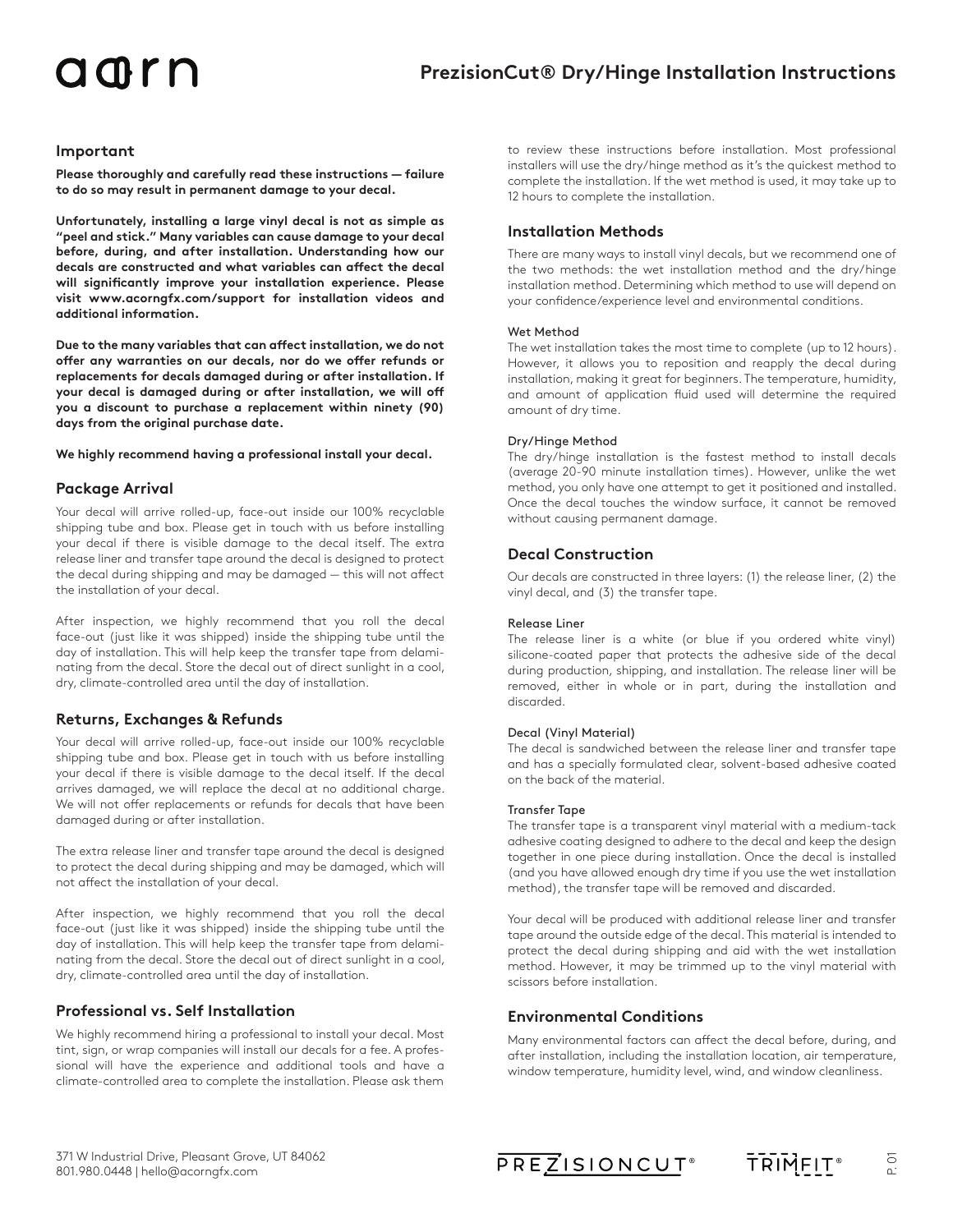## adrn

Although we recommend installing the decal in an enclosed, climate-controlled environment (e.g., a garage or shop), the installation may be completed outside. If you are performing the installation outside, you want to choose a location out of direct sunlight and free from airborne contaminants (e.g., under a tree that sheds leaves/cotton or in the middle of a dirt field).

The ideal air temperature and window temperature are between 60°F and 80°F. Temperatures above 80°F may cause the adhesive to become incredibly tacky and can warp the transfer tape and vinyl, making installation difficult. Temperatures below 60°F will cause the adhesive to lose its adhesive properties, causing the decal to not adhere to the window.

The humidity level, combined with the air temperature, will determine the drying time required for the wet installation method. If the humidity is high and temperatures are low, dry times will be longer. The dry/hinge method is typically not affected by humidity.

We do not recommend installing the decal while it is windy. You will not only be exposing the adhesive side of the vinyl to the open air, but you will also be holding part of the decal with one hand and performing the installation with the other (unless you have someone assisting you).

Inadequate or incorrect cleaning is the number one cause of decal failure. Make sure you thoroughly clean the window with a non-residue, oil-free and ammonia-free glass cleaner. If there are stubborn contaminants, use a small amount of denatured alcohol (rubbing alcohol works too). You may also use a square-edge razor blade scraper to remove contaminants like tree sap, or tar  $-$  just be extremely careful not to scratch your window. Waxes, polishes, ceramic coats, or other vehicle treatments must be thoroughly removed from the surface of the window.

## **Tools & Supplies**

We have included an application squeegee with your purchase. However, the wet installation method will require additional tools and supplies, which include:

#### Glass Cleaner

It is used to clean and prepare the window surface before installation. Use non-residue, oil-free, and ammonia-free glass cleaners only.

#### Clean, Lint-Free Paper Towels or Microfiber Cloths

It is used to clean the window and soak-up excess application fluid from around the outside of the decal during installation.

#### Denatured Alcohol (Rubbing Alcohol)

It is used to clean stubborn contaminants from the window surface before installation.

#### Masking Tape

Used to help hold the decal in various places during installation. Any generic masking tape will work.

#### Scissors/Razor Blade

It is used to trim excess release liner/transfer tape from around the outside edge of the decal (if desired).

#### Assistant

Find someone who can help you hold the decal and grab supplies during installation.

### **Preparation**

We recommend starting the dry/hinge installation method in the early-morning or late-evening, out of direct sunlight. If you are performing the installation outside, check the weather to ensure no chance of rain, snow, or high winds are forecast for the day of and day after you plan to complete the installation.

The ideal air and window surface temperatures are between 60°F and 80°F. Temperatures above 80°F may cause the adhesive to become incredibly tacky and can warp the transfer tape and vinyl material. Temperatures below 60°F can weaken the adhesive coatings, causing the decal to not adhere to the window.

If you are completing the installation outside, only work on one decal at a time. Leave any additional decals inside a climate-controlled area and out of direct sunlight. Leaving the decal exposed to low/high temperatures or direct sunlight before installation may cause the transfer tape and vinyl material to delaminate and warp.

### **Installation**

If you purchased a set of decals (driver and passenger side), follow these steps individually for each decal:

#### Step 1

Un-box and unroll the decal inside a climate-controlled area and lay it face-up on a smooth, flat, clean surface. Using the squeegee at a 45° angle with moderate pressure, start in the center of the decal and squeegee towards the outside edges of the decal. This will help re-adhere any areas of the transfer tape that may have become delaminated from the decal.

Optional: Trim the excess release liner and transfer tape from around the outside edge of the decal.

#### Step 2

Bring the decal to the vehicle and position it face-out on the window. Align the decal to the window — keep in mind that it has been designed with a 1/8" offset from the outside edge of the window. In other words, the decal is 1/8" smaller than the actual window. Some decals come with installation guides (1/8" vinyl lines that follow the shape of the window) which will be removed after installation.

Use masking tape to hold the decal in place at all four corners. Once you have the decal lined up to the window, run one single piece of masking tape vertically across the center of the decal and onto the vehicle at both ends — this will create the "hinge."

#### Step 3

Remove all pieces of masking tape from one side of the hinge — do not remove the hinge piece of masking tape. Start slowly and gently removing the transfer tape from one half of the decal. If there is a section or piece of the decal that remains on the release liner, slowly roll the transfer tape back over the section/piece and use the squeegee to adhere it to the transfer tape. If the decal remains adhered to the transfer tape, continue slowly removing the transfer tape.

**PREZISIONCUT®** 



P. 02